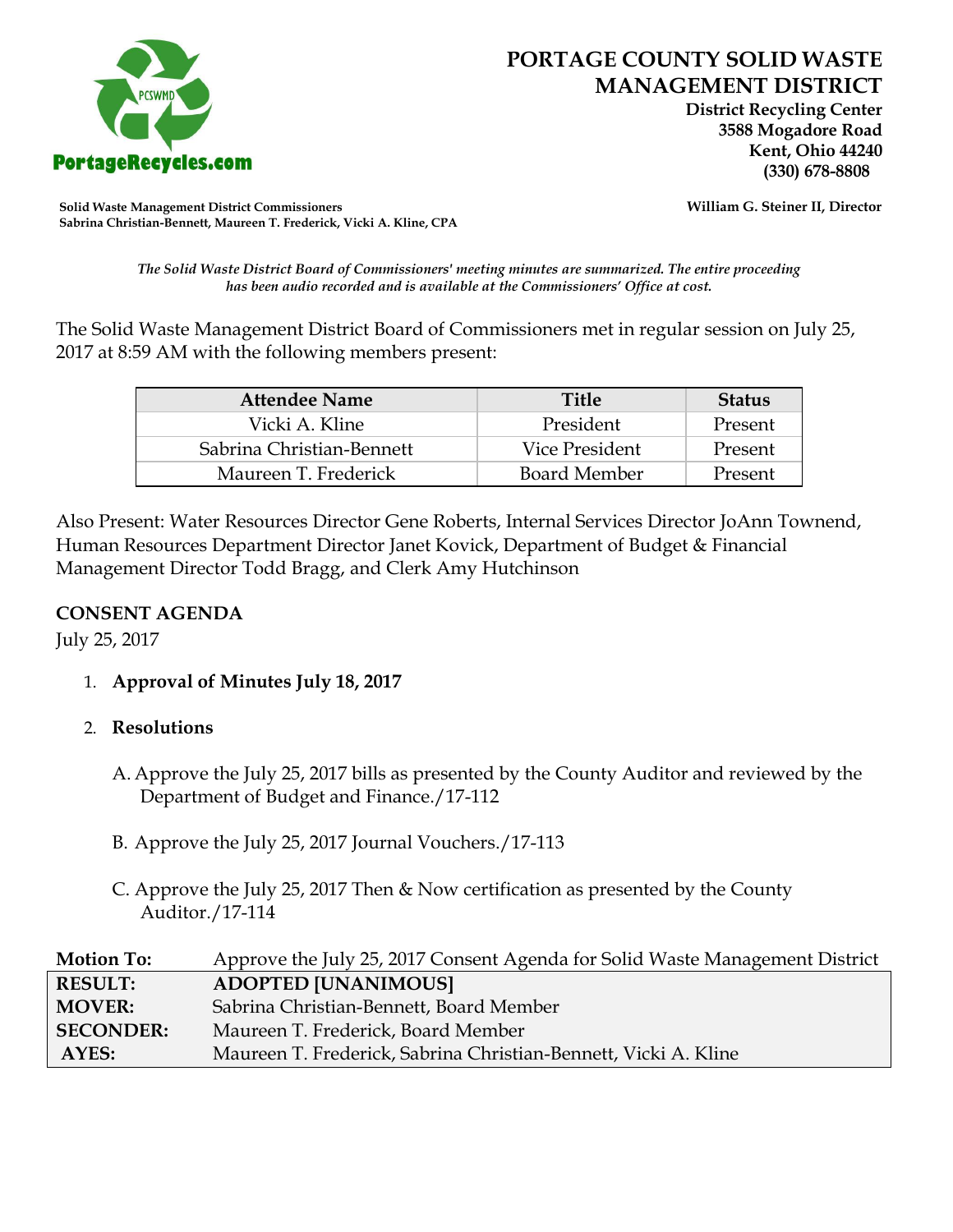## **RESOLUTION NO. 17-112 - RE: BILLS APPROVED AND CERTIFIED TO THE PORTAGE COUNTY AUDITOR FOR PAYMENT.**

It was moved by Sabrina Christian-Bennett, seconded by Maureen T. Frederick that the following resolution be adopted:

- **RESOLVED,** that the bills were approved and certified to the County Auditor for payment, contingent upon the review of the Portage County Department of Budget and Financial Management, Department of Internal Services or other designee on July 25, 2017 in the total payment amount of **\$18,315.20 for Funds 8300-8399** as set forth in the Accounts Payable Warrant Report on file in the office of the Portage County Auditor; and be it further
- **RESOLVED,** that the District Board of Commissioners finds and determines that all formal actions of this Board concerning and relating to the adoption of this resolution were taken in an open meeting of this Board and that all deliberations of this Board that resulted in those formal actions were in meeting open to the public in compliance with the law including Section 121.22 of the Ohio Revised Code.

Roll call vote as follows:

| Vicki A. Kline, Yea;         | Sabrina Christian-Bennett, Yea; |        |     |                          | Maureen T. Frederick, Yea; |
|------------------------------|---------------------------------|--------|-----|--------------------------|----------------------------|
| <b>RESOLUTION NO. 17-113</b> |                                 | $\sim$ | RE: | <b>VOUCHERS/ENTRIES.</b> | <b>APPROVAL OF JOURNAL</b> |

It was moved by Sabrina Christian-Bennett, seconded by Maureen T. Frederick that the following Resolution be adopted:

**WHEREAS,** the Ohio Revised Code requires that warrants be approved by the District Board of Commissioners for the Portage County Solid Waste Management District prior to their issuance, and **WHEREAS,** there are other similar financial transactions defined as journal vouchers/entries that are dissimilar in that they are used to pay for charges for services from one county department and/or fund to another department and/or fund and thus are processed in lieu of issuing a warrant, and **WHEREAS,** the Journal Vouchers/Entries are submitted by the Solid Waste Management District Director for review by the District Board of Commissioners; now therefore be it

| $\frac{107}{25}$ /17 |  | \$24.486.79 |
|----------------------|--|-------------|
|----------------------|--|-------------|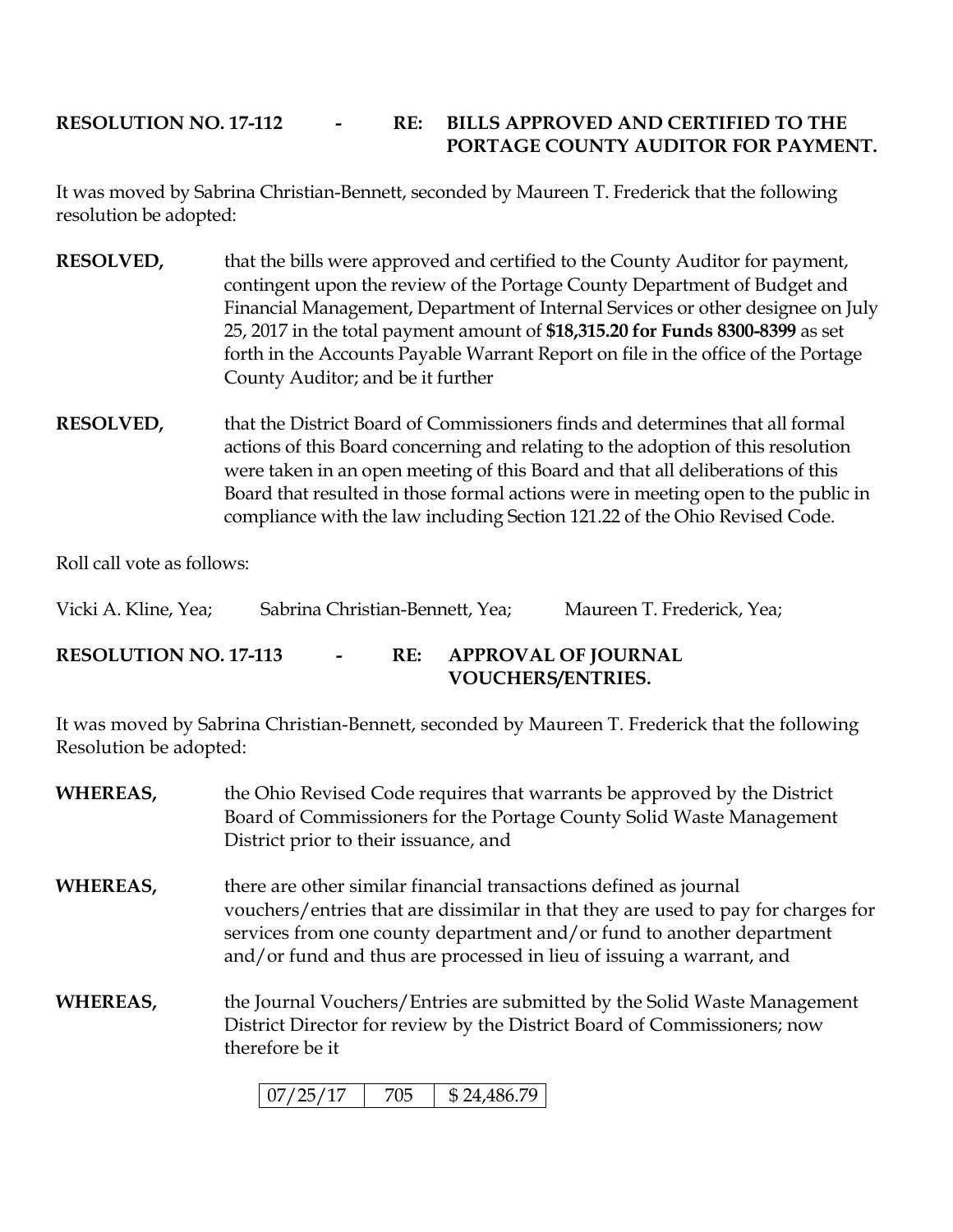| 07/25/17 | 762 | 1,131.42    |
|----------|-----|-------------|
|          |     |             |
| Total    |     | \$25,618.21 |

**RESOLVED,** that the District Board of Commissioners approves the attached Journal Vouchers/Entries, and be it further

**RESOLVED,** that the District Board of Commissioners finds and determines that all formal actions of this Board concerning and relating to the adoption of this resolution were taken in an open meeting of this Board and that all deliberations of this Board that resulted in those formal actions were in meeting open to the public in compliance with the law including Section 121.22 of the Ohio Revised Code.

Roll call vote as follows:

Vicki Kline, Yea; Sabrina Christian-Bennett, Yea; Maureen T. Frederick, Yea; **RESOLUTION NO. 17-114 - RE: ACCEPTANCE OF THEN AND NOW CERTIFICATIONS FOR PAYMENT.**

It was moved by Sabrina Christian-Bennett, seconded by Maureen T. Frederick that the following resolution be adopted:

| <b>WHEREAS,</b>  | Ohio Revised Code Section 5705.41 (D)(1) authorizes the expenditure of moneys,<br>provided a certificate of the County Auditor is supplied stating that there was at<br>the time of the making of such contract or order and at the time of the execution<br>of such certificate a sufficient sum appropriated for the purpose of such contract<br>and in the treasury or in process of collection to the credit of an appropriate fund<br>free from any previous encumbrances (Then and Now Certification), and |
|------------------|------------------------------------------------------------------------------------------------------------------------------------------------------------------------------------------------------------------------------------------------------------------------------------------------------------------------------------------------------------------------------------------------------------------------------------------------------------------------------------------------------------------|
| <b>WHEREAS,</b>  | the Then and Now Certification is recommended by the State Auditor's Office,<br>the Portage County Auditor's Office, and the Portage County Prosecutor's Office,<br>and                                                                                                                                                                                                                                                                                                                                          |
| <b>WHEREAS,</b>  | a listing of expenditures, attached hereto as Exhibit "A" and incorporated herein<br>by reference, has been certified by the County Auditor according to Ohio Revised<br>Code section 5705.41 (D)(1); now therefore be it                                                                                                                                                                                                                                                                                        |
| <b>RESOLVED,</b> | that the expenditures listed herein are properly certified by the County Auditor in<br>the amount of \$130.00 dated July 25, 2017 as set forth in Exhibit "A" shall be<br>paid; and be it further                                                                                                                                                                                                                                                                                                                |